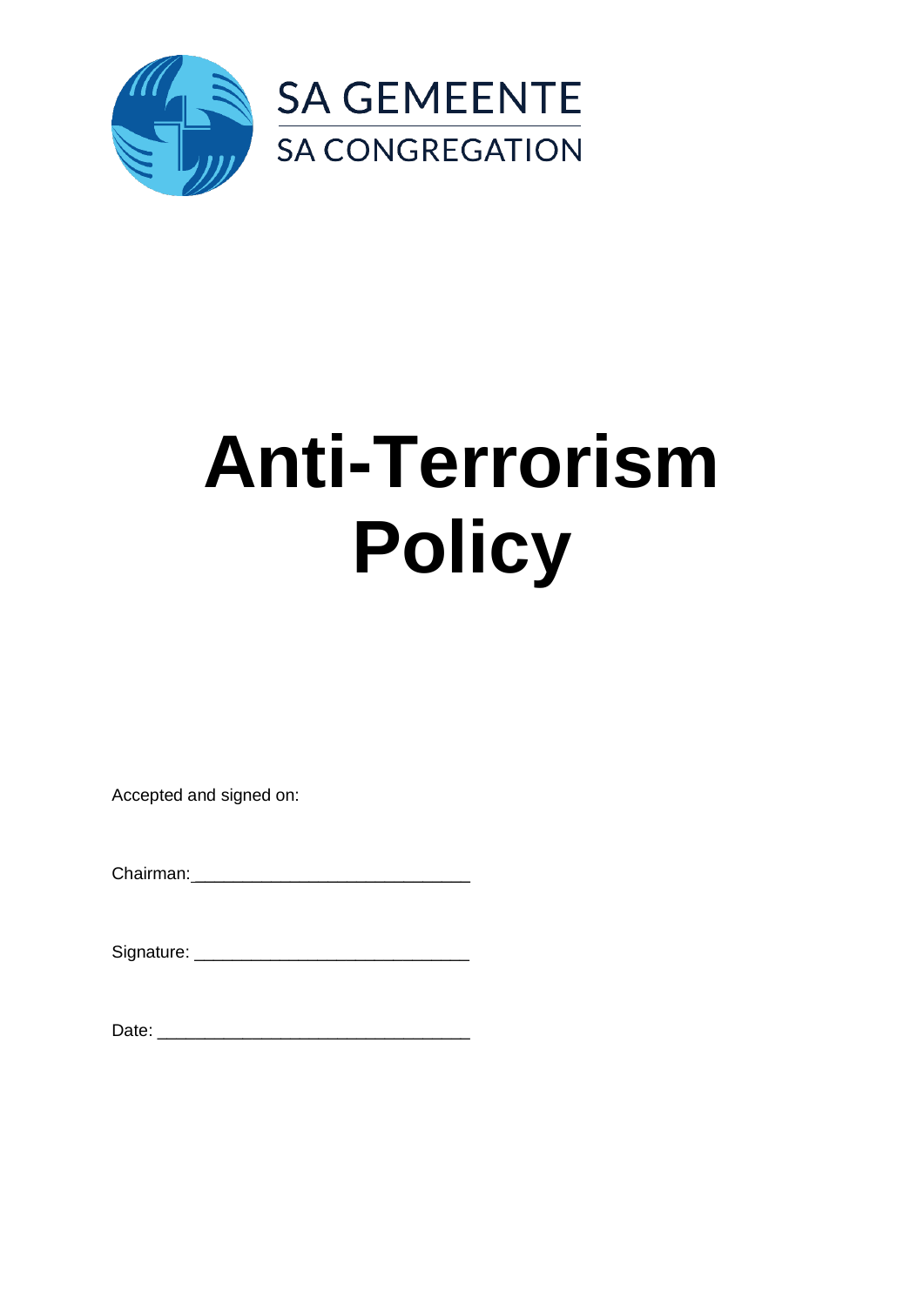

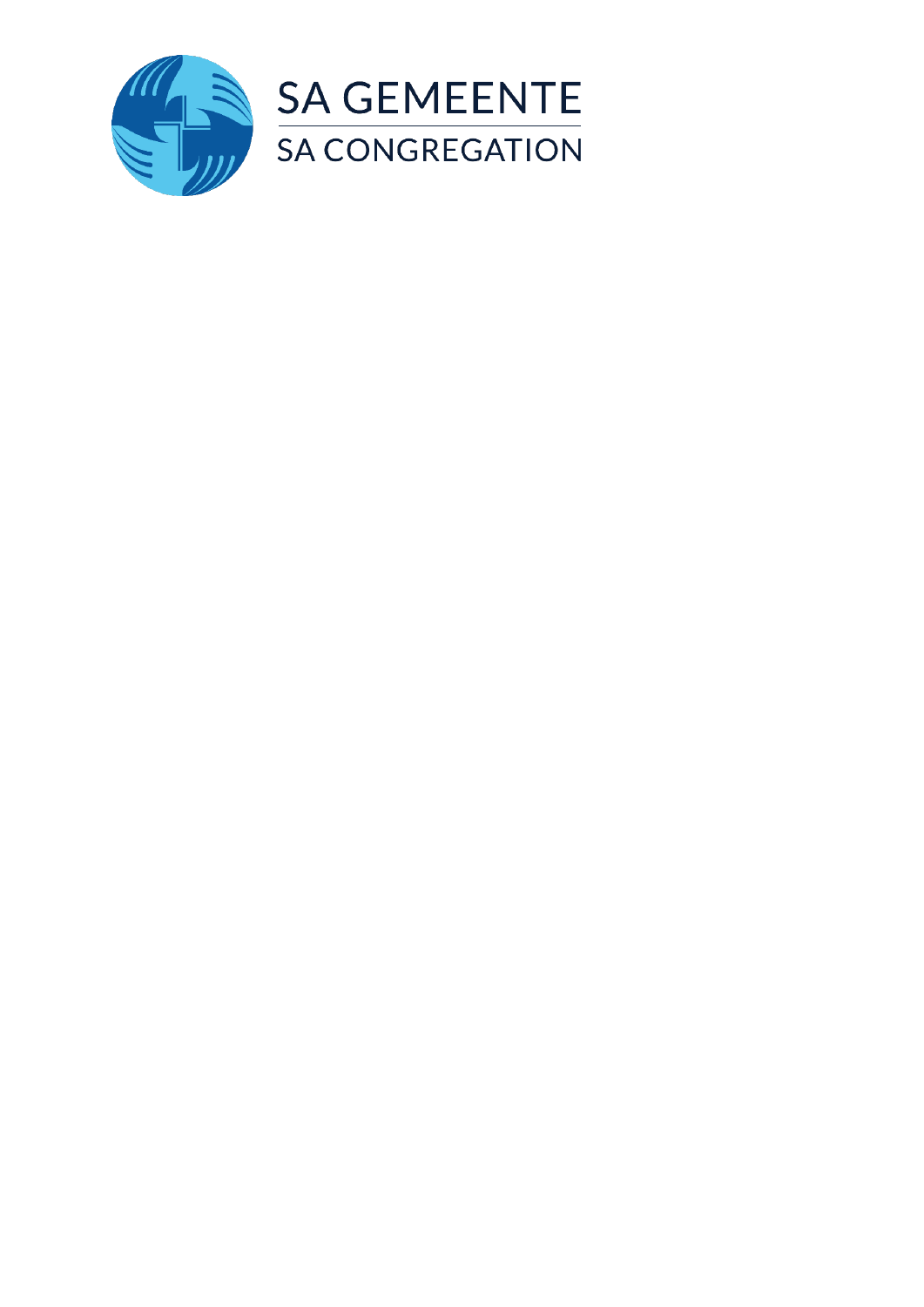

#### **CHURCH DETAILS**

**Name:** South African Congregation - London (hereafter, "The Church")

**Address:** 31 Jewry St

London EC3N 2ET

**Tel No:** 01892 526888 **Email address:** info@sagemeente.com

**Denomination/Organisation** Inter denominational

#### **All the South African Congregation policies are underpinned by the Mission Statement or understanding of their calling as church:**

To be a spiritual home for world travellers

('n Geestelike tuiste vir wêreldreisigers)

## **ORGANISATION**

The membership of the congregation is made up of mostly Afrikaans-speaking Christians, who believes in the redemption work of God through Jesus Christ and the work of the Holy Spirit, people who live their lives according to Gods Word as contained in the Bible. The congregation's affairs are administered by the Executive Committee. And the congregation is registered as a charity in the UK - number 1041617.

# **CHURCH SERVICES**

SA Congregation has a number of church services throughout the UK. Worship services are held at the following service points:

- **Birmingham**
- **Bristol**
- **Edinburgh**
- **Guildford**
- **London**
- **Loughton**
- **Maidstone**

#### **Sunday school**

During school terms Sunday School is offered at all our services.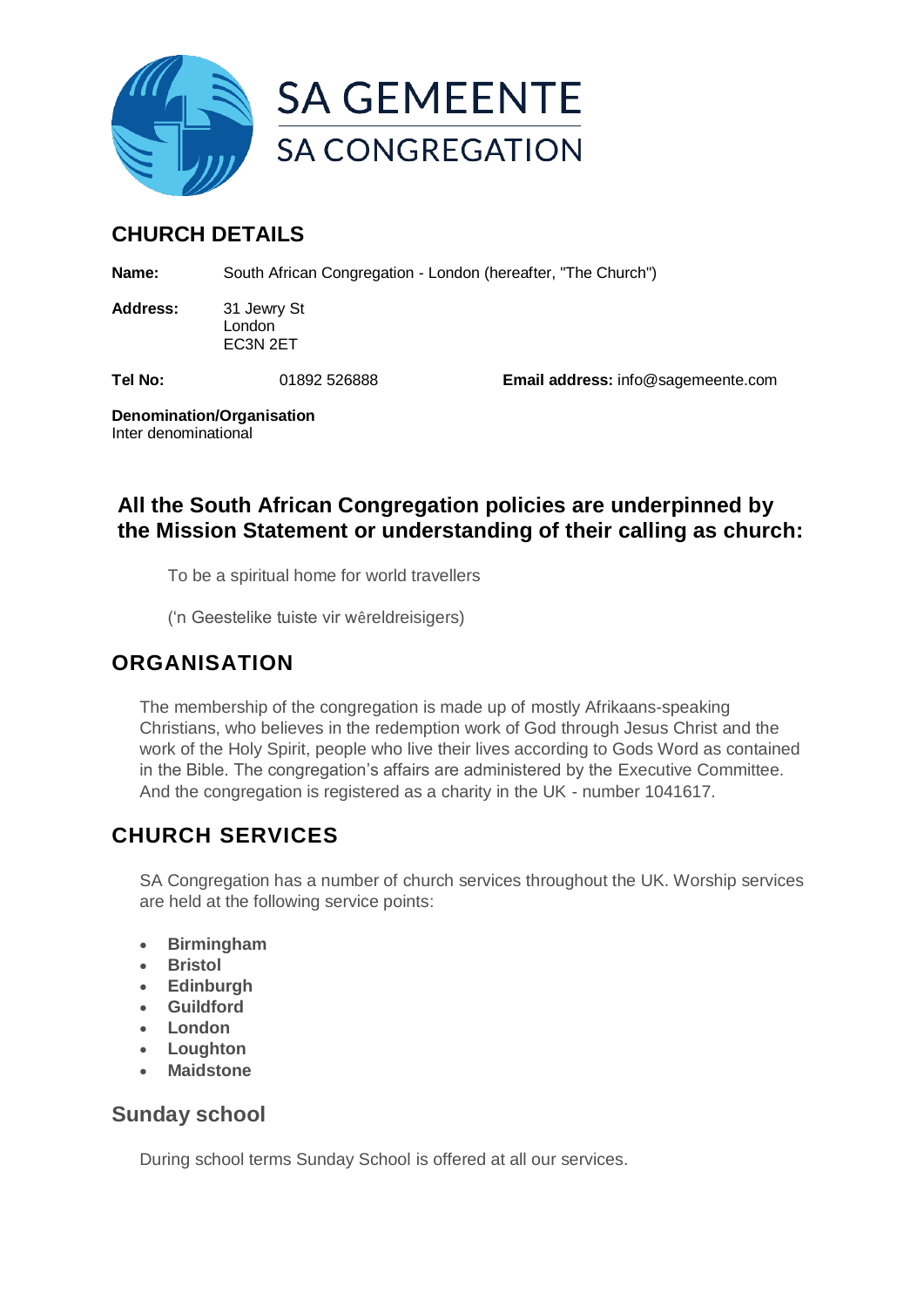

#### **Statement of Intent**

The South African Congregation deplores terrorism of every kind and of any radical ideology. We will do anything we can to protect our congregation from the threat of terrorism and we will not tolerate extremism in our church.

Our zero tolerance approach to extremism and terrorism includes interventions, exclusions and involving third parties such as the police.

We support and adhere to the latest guidance from the Government which requires schools and churches to actively promote fundamental British values and to ensure that pupils are encouraged to regard people of all faiths, races and cultures with respect and tolerance.

This policy relates to the radicalisation of members of the South African Congregation.

For guidance on specific terrorist incidents, please follow the Evacuation Policy and procedures at each service point.

This policy is intended to be followed by all the service points.

## **1. Definitions**

- 1.1. Extremism is defined as the holding of extreme political or religious views.
- 1.2. Radicalisation is defined as the process by which an individual or group

 comes to adopt increasingly extreme political, social, or religious ideals and aspirations.

1.3. Fundamental British values – are a set of expected standards by which people resident in the United Kingdom must live.

#### **2. Safeguarding from extremism**

- 2.1. We protect the right to freedom of expression. This policy is not intended or designed to restrict or prevent legitimate and lawful congregation or debate.
- 2.2. We have a dedicated anti-terrorism safeguarding officer who deals with any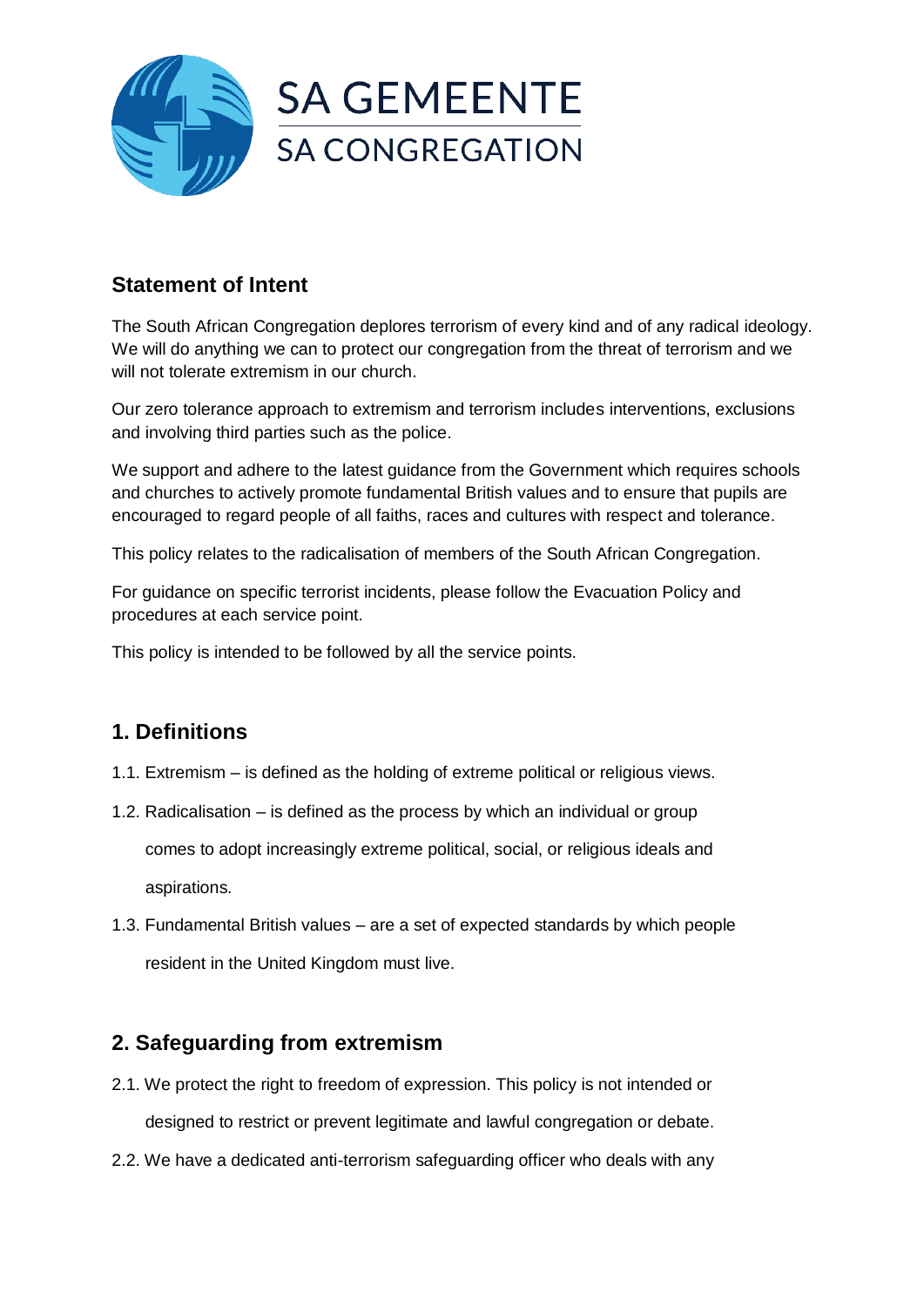

incidents of extremism and or terrorism within our church community.

- 2.3. As is our responsibility under law, we will do our utmost to safeguard our congregation from being drawn into extremism and terrorism.
- 2.4. We adhere to safeguarding rules and will not hesitate to involve the police at the earliest opportunity if safeguarding issues arise.
- 2.5. We encourage any member of the congregation, pupil, parent, staff member or member

of the wider church community to let our ministers know if they have concerns about:

- Any member of the congregation especially Sunday School pupils becoming radicalised.
- Groups, clubs or societies with extremist or radical views.
- Friends and/or families of congregation members and Sunday school pupils becoming radicalised or involved in extremism.
- Any member of the congregation planning to visit known areas of conflict.
- Members of the church and wider community attempting to draw young and/or vulnerable Sunday school pupils into extremism.
- 2.6. Visitors and speakers coming into the Church will be vetted prior to them having

access to Sunday school pupils, and all materials handed out to the congregation and

pupils will be checked by the Committee.

2.7. "Channel", a key element of the Home Office's "Prevent" strategy, is a multi-

agency approach to protect people at risk from radicalisation.

2.8. As a church we will work with the local authority, local law enforcement, and

religious and community leaders, to identify children vulnerable to radicalisation

and to stamp out extremism if it arises.

This includes identifying anyone in the congregation:

- Displaying feelings of grievance and injustice
- Feeling under threat
- Searching for identity, meaning and belonging
- Who have a desire for status amongst their peers
- Who have a desire for excitement and adventure
- Displaying a need to dominate and control others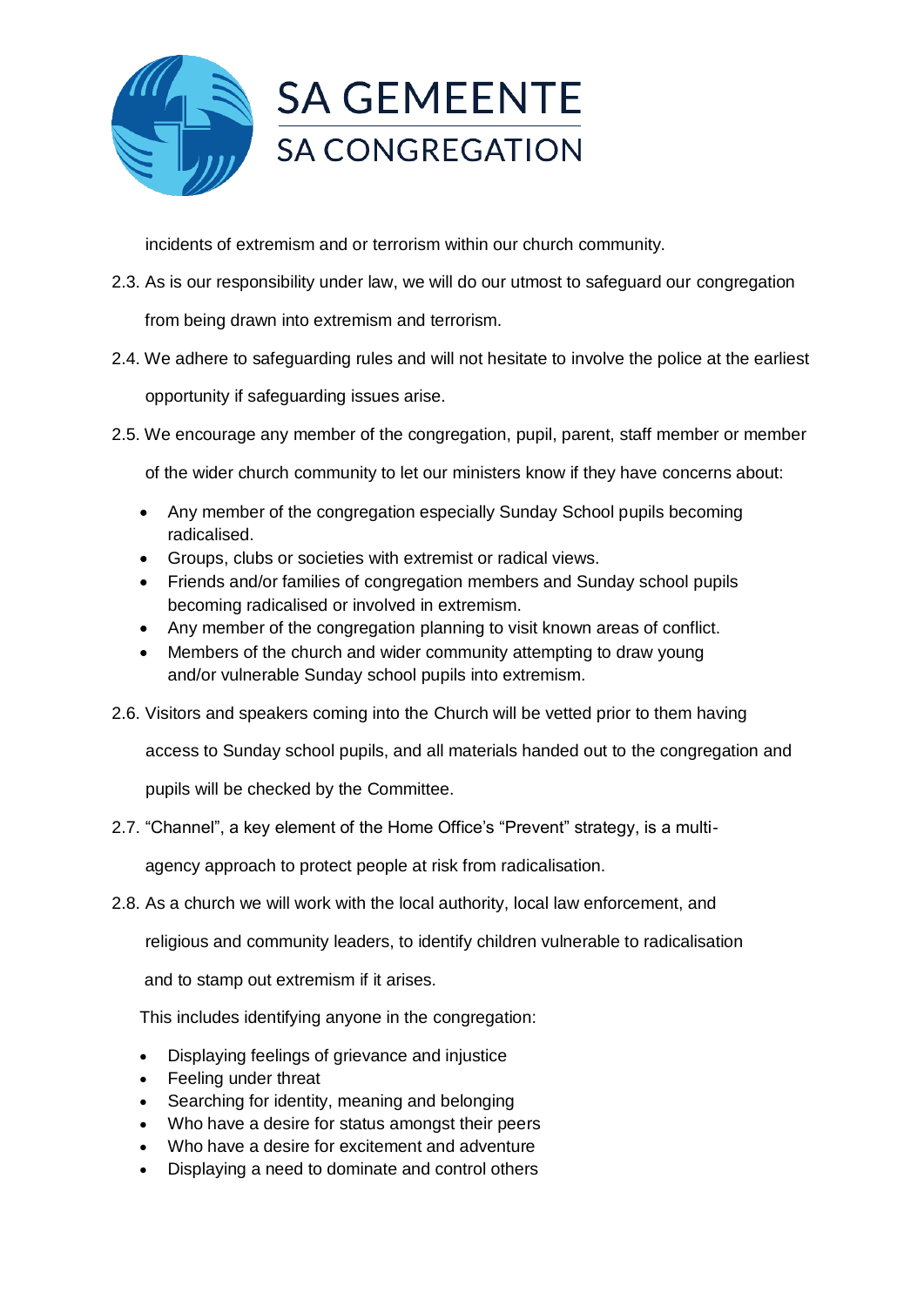

- Who have a susceptibility to indoctrination
- Displaying a radical desire for political or moral change
- Who are susceptible to opportunistic involvement
- Who have family or friends involved in extremism
- Susceptible to being influenced or controlled by a group
- With relevant mental health issues

#### **3. Preventing radicalisation**

- 3.1. We will always take allegations and concerns of radicalisation and/or terrorism seriously.
- 3.2. We will help pupils channel their desire for excitement and adventure into suitable and healthy activities.
- 3.3. Extremist propaganda is widely available online. The poisonous messages of extremists and fundamentalists will never be allowed to drown out the voices of the moderate majority.
- 3.4. We will work with local religious and cultural organisations to instil a strong sense of identity in our congregation and pupils, as well as a clear place and purpose within the church.
- 3.5. We will monitor all internet activity that takes place on site, and on any church computers, laptops and tablets off site, and establish appropriate filters to protect children from terrorist and extremist material online.
- 3.6. Our church is stronger thanks to our open, multi-racial and welcoming ethos. We will always aim to integrate and engage every churchgoer within the church community, and in the wider community.
- 3.7. We will monitor and assess incidents which suggest members of the congregation and Sunday school pupils are engaging, or are at risk of engaging in extremist activity and/or

radicalisation.